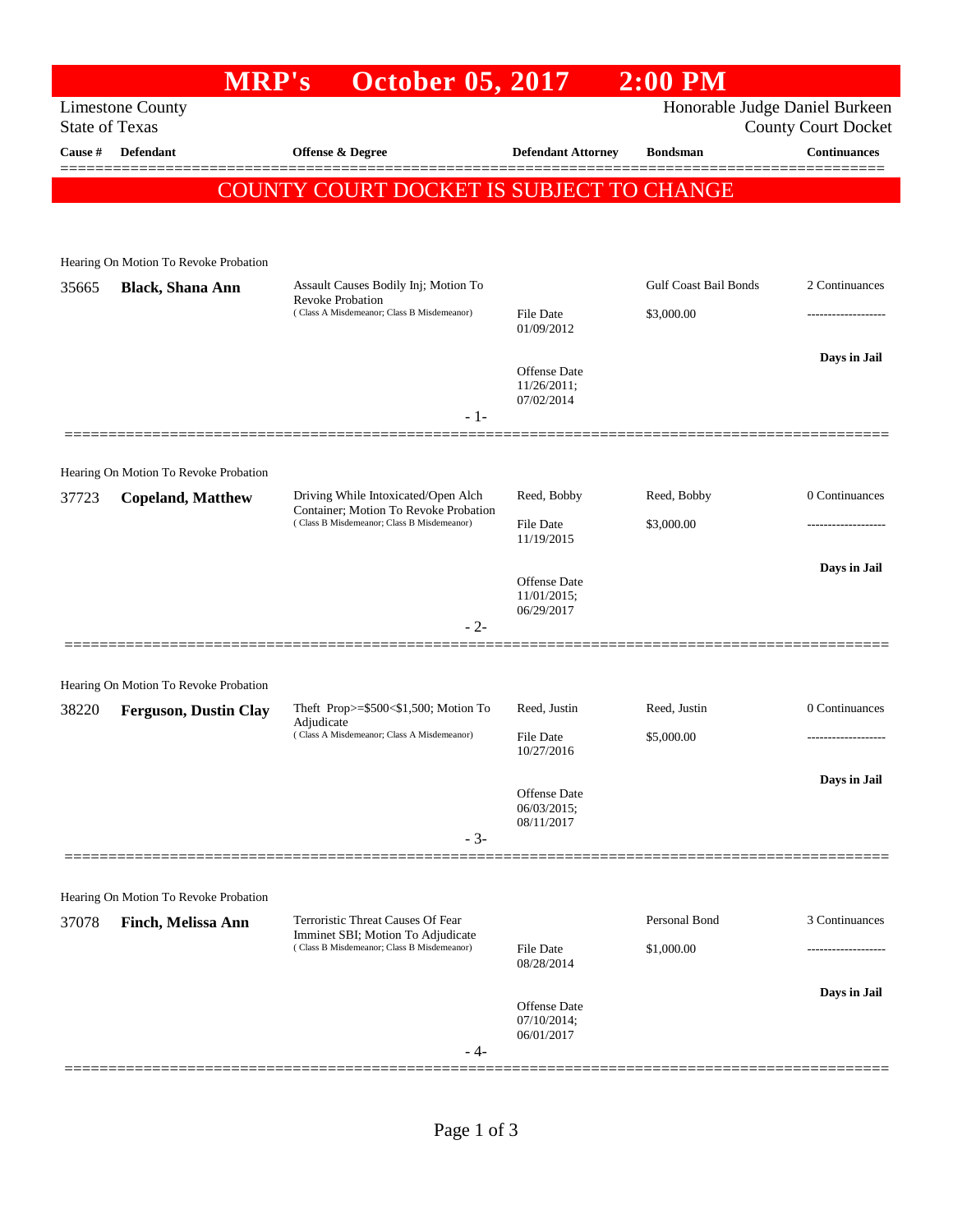|                       | <b>MRP's</b>                              | <b>October 05, 2017</b>                                                                                  |                                | $2:00$ PM         |                                                   |
|-----------------------|-------------------------------------------|----------------------------------------------------------------------------------------------------------|--------------------------------|-------------------|---------------------------------------------------|
|                       | <b>Limestone County</b>                   |                                                                                                          |                                |                   | Honorable Judge Daniel Burkeen                    |
| Cause #               | <b>State of Texas</b><br><b>Defendant</b> | <b>Offense &amp; Degree</b>                                                                              | <b>Defendant Attorney</b>      | <b>Bondsman</b>   | <b>County Court Docket</b><br><b>Continuances</b> |
|                       |                                           |                                                                                                          |                                |                   |                                                   |
|                       |                                           | COUNTY COURT DOCKET IS SUBJECT TO CHANGE                                                                 |                                |                   |                                                   |
|                       |                                           |                                                                                                          |                                |                   |                                                   |
|                       | Hearing On Motion To Revoke Probation     |                                                                                                          |                                |                   |                                                   |
| 38017                 | Hackett, Je'Myron<br><b>Durand</b>        | Poss Marij <= 2 Oz Drug Free Zone;<br>Motion To Adjudicate<br>(Class A Misdemeanor; Class A Misdemeanor) | Reed, Justin                   | Reed, Justin      | 3 Continuances                                    |
|                       |                                           |                                                                                                          | File Date                      | \$5,000.00        |                                                   |
|                       |                                           |                                                                                                          | 05/27/2016                     |                   |                                                   |
|                       |                                           |                                                                                                          | <b>Offense Date</b>            |                   | Days in Jail                                      |
|                       |                                           |                                                                                                          | 02/29/2016;                    |                   |                                                   |
|                       |                                           | $-5-$                                                                                                    | 04/24/2017                     |                   |                                                   |
|                       |                                           |                                                                                                          |                                |                   |                                                   |
| <b>Review Hearing</b> |                                           |                                                                                                          |                                |                   |                                                   |
| 38100                 | Harolson, Johnathan                       | Poss Marij <2oz                                                                                          |                                | Personal Bond     | 3 Continuances                                    |
|                       | Gauge                                     | (Class B Misdemeanor)                                                                                    | <b>File Date</b>               | \$2,000.00        |                                                   |
|                       |                                           |                                                                                                          | 08/03/2016                     |                   |                                                   |
|                       |                                           |                                                                                                          | Offense Date                   |                   | Days in Jail                                      |
|                       |                                           | $-6-$                                                                                                    | 06/20/2016                     |                   |                                                   |
|                       |                                           |                                                                                                          |                                |                   |                                                   |
| <b>Review Hearing</b> |                                           |                                                                                                          |                                |                   |                                                   |
| 38431                 | Powers, Christopher                       | Terroristic Threat Causes Of Fear                                                                        | Spivey, Shirley                |                   | 6 Continuances                                    |
|                       |                                           | <b>Imminet SBI</b><br>(Class B Misdemeanor)                                                              | File Date                      |                   |                                                   |
|                       |                                           |                                                                                                          | 04/18/2017                     |                   |                                                   |
|                       |                                           |                                                                                                          | Offense Date                   |                   | <b>35 Davs in Jail</b>                            |
|                       |                                           | $-7-$                                                                                                    | 03/13/2017                     |                   |                                                   |
|                       |                                           |                                                                                                          |                                |                   |                                                   |
|                       | Hearing On Motion To Revoke Probation     |                                                                                                          |                                |                   |                                                   |
| 37734                 | Severns, Lacy                             | Poss Marij <2oz; Motion To Revoke                                                                        |                                | County Bail Bonds | 0 Continuances                                    |
|                       | <b>Chresteen</b>                          | Probation<br>(Class B Misdemeanor; Class B Misdemeanor)                                                  |                                |                   |                                                   |
|                       |                                           |                                                                                                          | <b>File Date</b><br>12/10/2015 | \$2,000.00        |                                                   |
|                       |                                           |                                                                                                          |                                |                   | Days in Jail                                      |
|                       |                                           |                                                                                                          | Offense Date<br>10/20/2015;    |                   |                                                   |
|                       |                                           | $-8-$                                                                                                    | 08/28/2017                     |                   |                                                   |
|                       |                                           |                                                                                                          |                                |                   |                                                   |